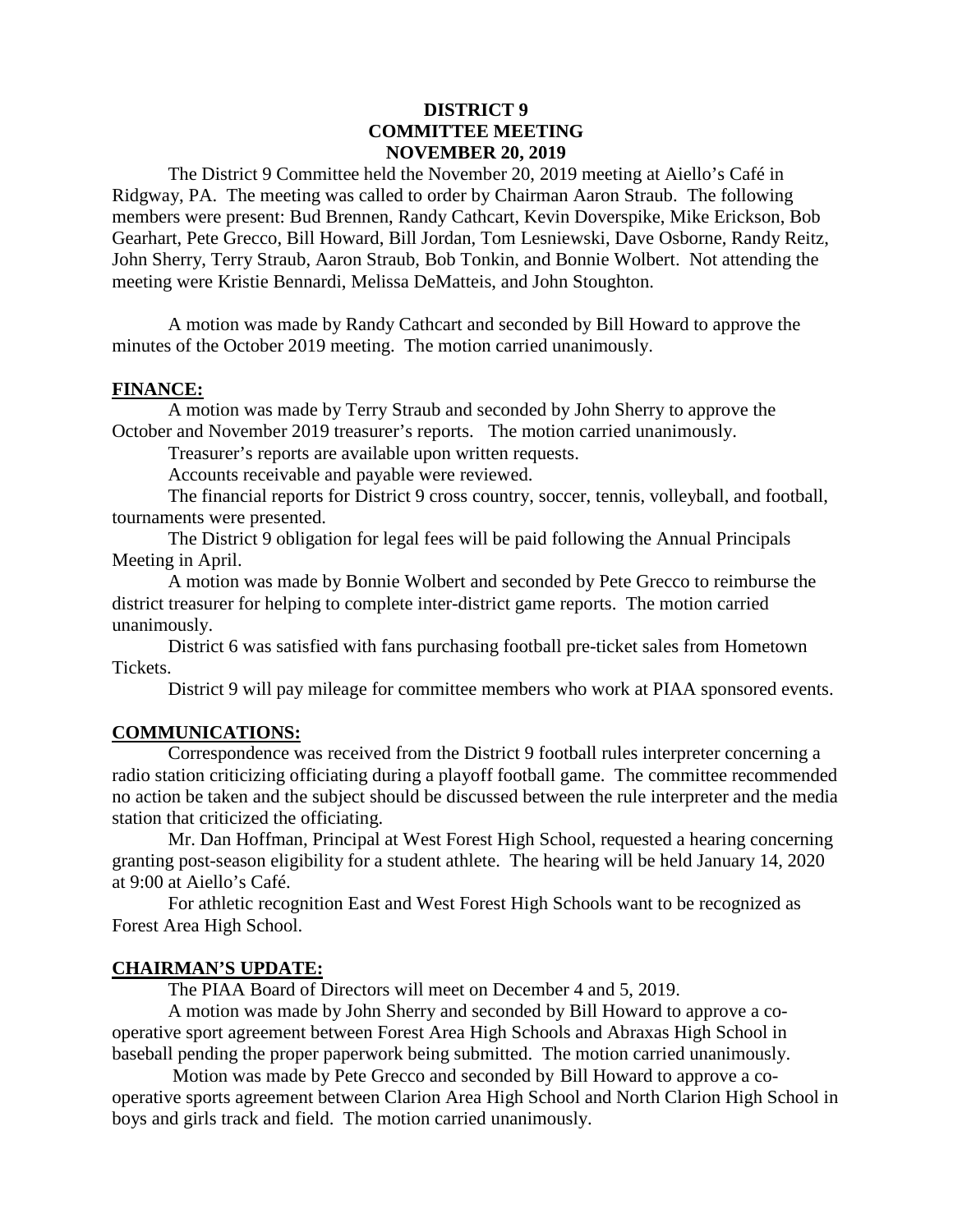### **ADMINISTRATIVE:**

Bill Howard updated the committee on identifying officials who have 50 years of officiating service. This year officials with 50 years of service will be recognized at the Annual Luncheon.

A motion was made by Terry Straub and seconded by Kevin Doverspike naming Bill Howard as the chairman of the committee to recognize officials with 50 years of service. The motion carried unanimously.

Anyone who knows an official who has served 50 years please notify Bill Howard.

A motion was made by Terry Straub and seconded by Randy Cathcart to use the name of the host school to identify the name of an athletic team when schools participate in a cooperative sports agreement. The motion carried unanimously.

A motion was made by Randy Cathcart and seconded by Bill Howard to open the parents' representatives position every two years. The motion carried unanimously.

The current term of the parents' representative will end June 30, 2020. Present, past, and new people who would like to become the District 9 Male and Female Parents Representative are welcome to apply for the position. The committee will vote on new representatives at the August meeting.

#### **TRANSFER REQUESTS:**

| Student# | From:                          | To:       | <b>Motion/Second:</b>                      | Vote:                 |
|----------|--------------------------------|-----------|--------------------------------------------|-----------------------|
| #31      | $C - L$                        | Union     | T. Straub/J. Sherry                        | approved-1 no vote    |
| #37      | Bayshore                       | St. Marys | B. Howard/B. Wolbert                       | approved-1 abstention |
| #38      | <b>Slippery Rock St. Marys</b> |           | B. Howard/D. Osborne                       | approved-1 abstention |
| #40      | Johnsonburg Kane               |           | R. Cathcart/T. Straub                      | approved              |
| #41      | Brockway                       | DuBois    | T. Straub/B. Howard                        | approved              |
| #42      |                                |           | DASD Cyber DuBois C.C. B. Jordan/T. Straub | approved              |

#### **REQUEST FOR POST SEASON PARTICIPATION:**

#### **FOREIGN EXCHANGE STUDENTS APPROVED:** None

## **HEARINGS:** None

The committee reviewed the monthly "transfer" report from DuBois Catholic High School.

A report was given by the seeding committee. The committee will meet prior to the January committee meeting. The District 9 Athletic Directors Association voted in favor of the district committee continuing to review the seeding process in all sports.

Red card disqualification for handballs in the box was discussed. More discussion will be held.

The District 9 Website is being updated.

Bonnie Wolbert and Bud Brennen have been re-elected to serve as District 9 officials' representatives.

A letter will be sent to Clarion Area High School to explain the use of coaches to officiate a volleyball tournament. One concern is if officials were sent contracts to officiate the tournament.

## **SPORTS COMMITTEES:**

.

# **Please check your copy of Quick Facts for the tournament dates and information.**